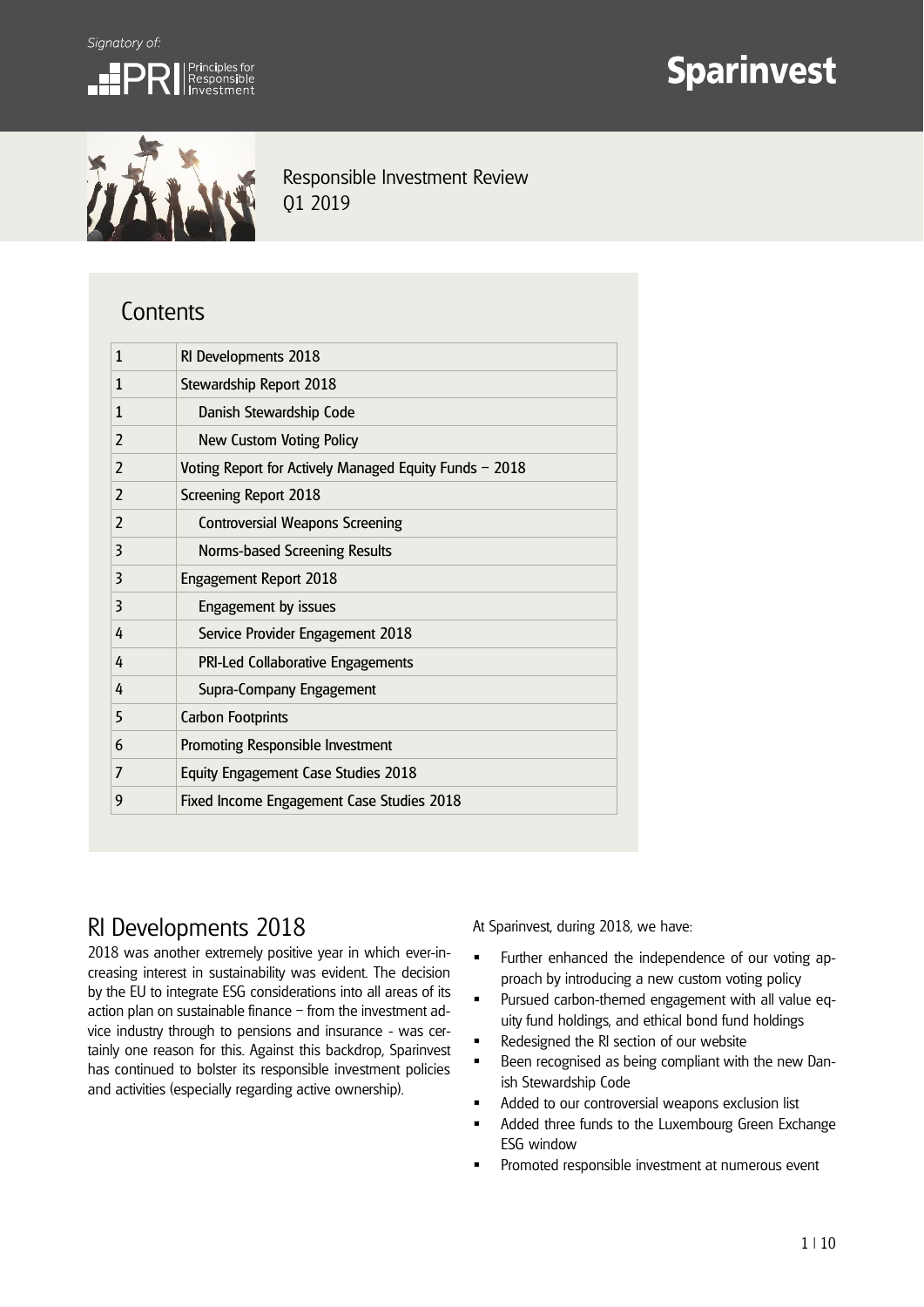## Stewardship Report 2018

## Danish Stewardship Code

During 2017, Denmark introduced a Stewardship Code - very similar in intention and requirements to the original, standard-setting UK Stewardship Code. In early 2018, Sparinvest submitted its Stewardship Policy to the Danish Committee on Corporate Governance (Komitéen for god Selskabsledelse) with a statement of compliance. In May 2018 the Committee confirmed Sparinvest to be compliant with the requirements of the Code.

## New Custom Voting Policy

Sparinvest undertakes stewardship (voting and engagement) as a core element of responsible investment management in the belief that it can augment long-term investment returns. We have long been proud of our independent approach to voting but in 2018, we further enhanced it, by implementing a new custom voting policy with proxy voting service provider, ISS.

Sparinvest's voting policy – setting out, for example, how see issues of corporate governance – is available in the Stewardship section of our website. In turn, that policy informs a customized policy which ISS use as the basis for generating detailed analysis of agendas at shareholder meetings. This means that the recommendations we receive from ISS are inherently more independent than the standard 'benchmark' recommendations that ISS typically provide.

That customized research drives voting decisions in our passive and quant funds. In our active fundamental funds, we go a step further: all meeting agendas and related research are reviewed by our investment team, who make a final voting decision based on our voting policy and the best interests of long-term shareholder value. This explains why we sometimes do not follow the customized recommendations from ISS.

As an example of voting policy, we believe that shareholder interests are best served when companies are held accountable to strong and independent boards, and our policy encourages board independence, diversity, and reviews of board effectiveness. There are inherent links with Sustainable Development Goals, such as goals 16 (Peace, Justice and Strong Institutions) and 4 (Gender Diversity). We continue to believe that voting is always stronger when combined with dialogue, so we aim to discuss such issues with our holdings. This voting-related correspondence has historically led to deeper dialogue, further enhancing our understanding of portfolio companies' governance and corporate culture.

## Voting Report for Actively Managed Equity Funds - 2018

#### Voting Statistics 2018 (Actively managed equities)

| <b>Total Votable Meetings</b>                                           | 210  | 100.0% |
|-------------------------------------------------------------------------|------|--------|
| Of which voted                                                          | 201  | 957%   |
| Proportion with votes against Management                                | 102  | 507%   |
| Proportion with votes against ISS standard<br>benchmark recommendations | 36   | 179%   |
| Proportion with votes against ISS<br>customized recommendations         | 19   | 95%    |
| <b>Total Agenda Items</b>                                               | 2523 | 100.0% |
| Of which voted                                                          | 2428 | 96.2%  |
| Proportion with votes against Management.                               | 278  | 11.4%  |
| Proportion with votes against ISS standard<br>benchmark recommendations | 60   | 75%    |
| Proportion with votes against ISS<br>customized recommendations         | 51   | 20%    |
| Shareholder Proposals                                                   | 84   | 100.0% |
| Of which voted                                                          | 83   | 988%   |
| Of which supported                                                      | 50   | 595%   |

*Whilst we aim to vote 100% of our actively managed portfolios, our ability to do so is partially dependent upon market rules regarding Powers of Attomey, and timely communication from our service provider and custodians. There were some issues with this during 2018.* 

The table below gives an indication of the types of issue where we most commonly voted against management.

| Issue                      | % of votes<br>against Mgmt. |  |
|----------------------------|-----------------------------|--|
| Reorganisation and Mergers | 2.9%                        |  |
| Routine/Business           | 76%                         |  |
| Capitalization             | 12.6%                       |  |
| Directors Related          | 45.3%                       |  |
| Non-Salary Compensation    | 18.7%                       |  |
| Anti-takeover Related      | 1.8%                        |  |
| Shareholder Proposals      | 11.1%                       |  |
| Total                      | 100.0%                      |  |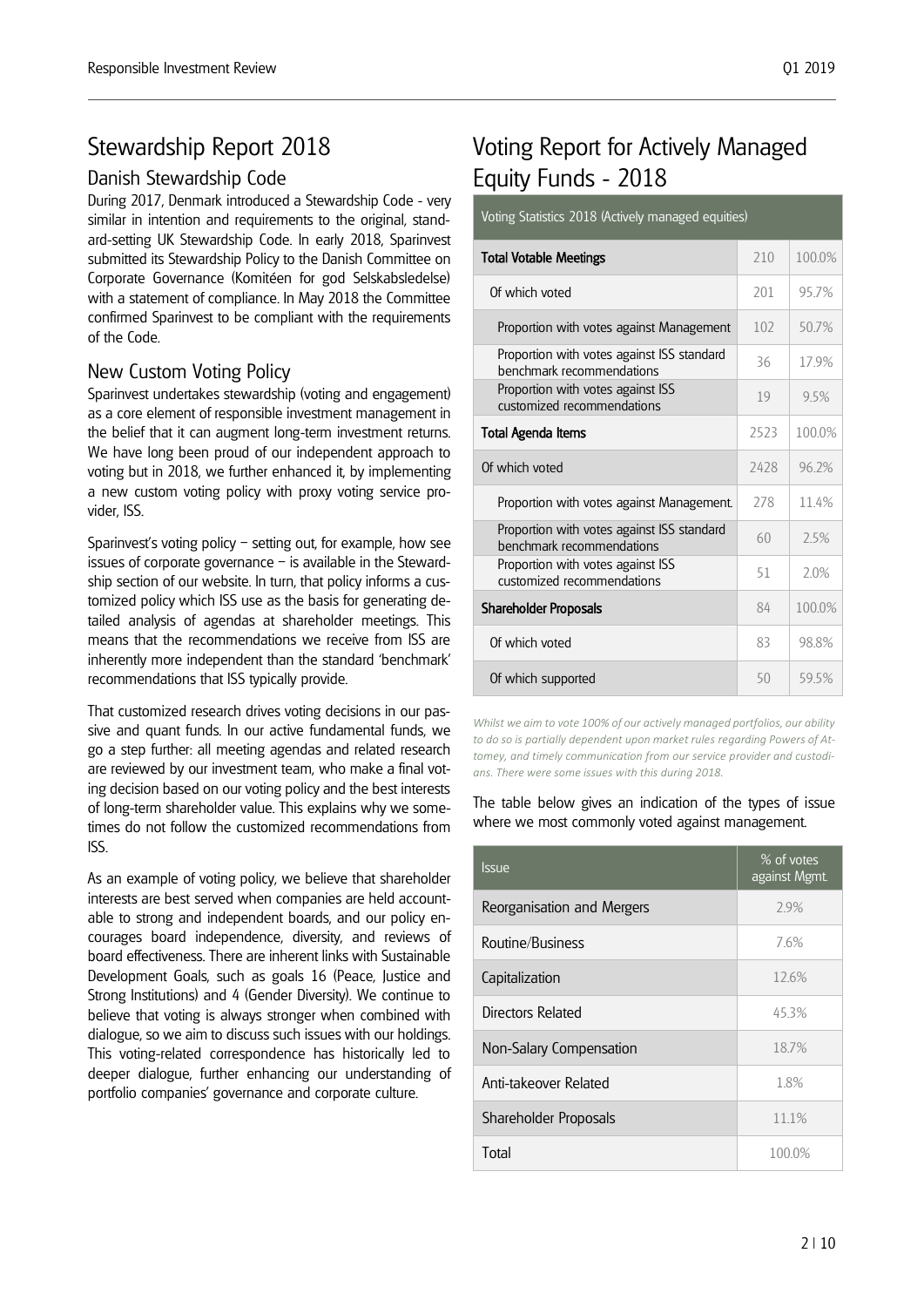## Screening Report 2018

## Controversial Weapons Screening

Sparinvest sets a clear baseline: none of our funds will invest in companies that are confirmed producers or distributors of controversial weapons. During 2018, Sparinvest added companies producing depleted uranium weapons to its controversial weapons exclusion list.

#### Norm-based Screening Results

In addition to reporting on Stewardship activity, Sparinvest reports on Norms-based screening results below.

#### Sovereign Bond Funds

Country-level norms-based screening applies only to our sovereign bond strategies. For all other funds, we screen for norms breaches on an individual security basis. In 2018, the results from screening a universe of 170 nations were the same as in 2017. Seventeen countries were considered uninvestable because their governments were either subject to broad multilateral sanctions or else were unwilling or unable to protect basic human rights. Our list of uninvestable countries is therefore unchanged since 2017.

#### All Other Sparinvest Funds

Across the rest of our range of funds, Sparinvest holds a total of 3808 companies. The December 2018 screening of all funds showed that 43 (1.1% of the total number) companies were flagged by our screening services provider as being 'Norms Red' - meaning that they were in confirmed breach of the international global normative framework covering human rights, labour standards, the environment, and anti-corruption, with no attempt to address the situation. A further 253 (6.6%) were assessed as being 'Norms Amber' - Amber is a diverse category, including some companies that are alleged, but not confirmed, to have breached an international norm, and other companies that have confirmed breaches, but have taken steps to remediate the situation.

#### Actively Managed Fundamental Funds

In our actively-managed fundamental strategies (those where our fund managers select individual stocks or bonds on the basis of fundamental security analysis, including ESG risks), we invest in a total of 1536 companies across 20 funds. The number of Norms Red holdings was 14 and the number of Amber holdings was 97.

#### Actively Managed Ethical Funds

Our actively managed ethical funds invest in a total of 274companies. In these funds, our policy is to divest any holdings that are declared Norms Red as soon as reasonably practicable. Therefore these funds hold no companies that are in confirmed and unaddressed breach of international norms in the relevant areas.

Whilst our policy is to exclude all companies from our ethical funds that are assessed as Norms Red, we sometimes go further and choose to exclude some Norms Ambers too, depending on the risk severity of their assessment. Amber represents a spectrum of risk, ranging from 'imminent failure to respect international norms' at the higher end to 'fragmentary information about involvement' at the lower end. A total of 18 (6.6%) Norms Amber companies were held in these funds. Where amber companies are held in ethical funds, it is after approval from the Responsible Investment Committee and with the understanding that engagement will be undertaken.

## Engagement Report 2018

The following is a summary of Sparinvest Group's engagement activities across all asset classes. Our Stewardship Policy, which gives details of how and why we engage is published on our website.

|                                                         | Companies En-<br>gaged in 2018 |
|---------------------------------------------------------|--------------------------------|
| Direct engagements - Equities                           | 97*                            |
| Direct engagements - Fixed Income                       | $69***$                        |
| Collaborative engagements                               | 774***                         |
| Of which Sparinvest in lead / co-lead role              | 4                              |
| Collaborative Service Provider engagements<br>supported | 98                             |
| Of which engagements with holdings                      | 43                             |

*\*Direct engagements by Value Equities team covered ESG issues - in particular carbon related, Norms issues and voting-related issues* 

*\*\*Direct engagements by our Value Bonds team were on carbon emissions and Norms issues.*

*\*\*\* Cyber security targets 63 companies, Climate Action 100+Targets 161.*

### Engagement by issues

|                            | Environmental | Social | Governance |
|----------------------------|---------------|--------|------------|
| Individual<br>Equity*      |               |        | 101        |
| Individual Fixed<br>Income | 62            |        |            |
| Collaborative              | 161           |        | 63         |
| Service Pro<br>vider*      | 31            | 64     | 25         |

*\*Engagement with a company can be on more than one issue, hence totals here may be higher than previous table.*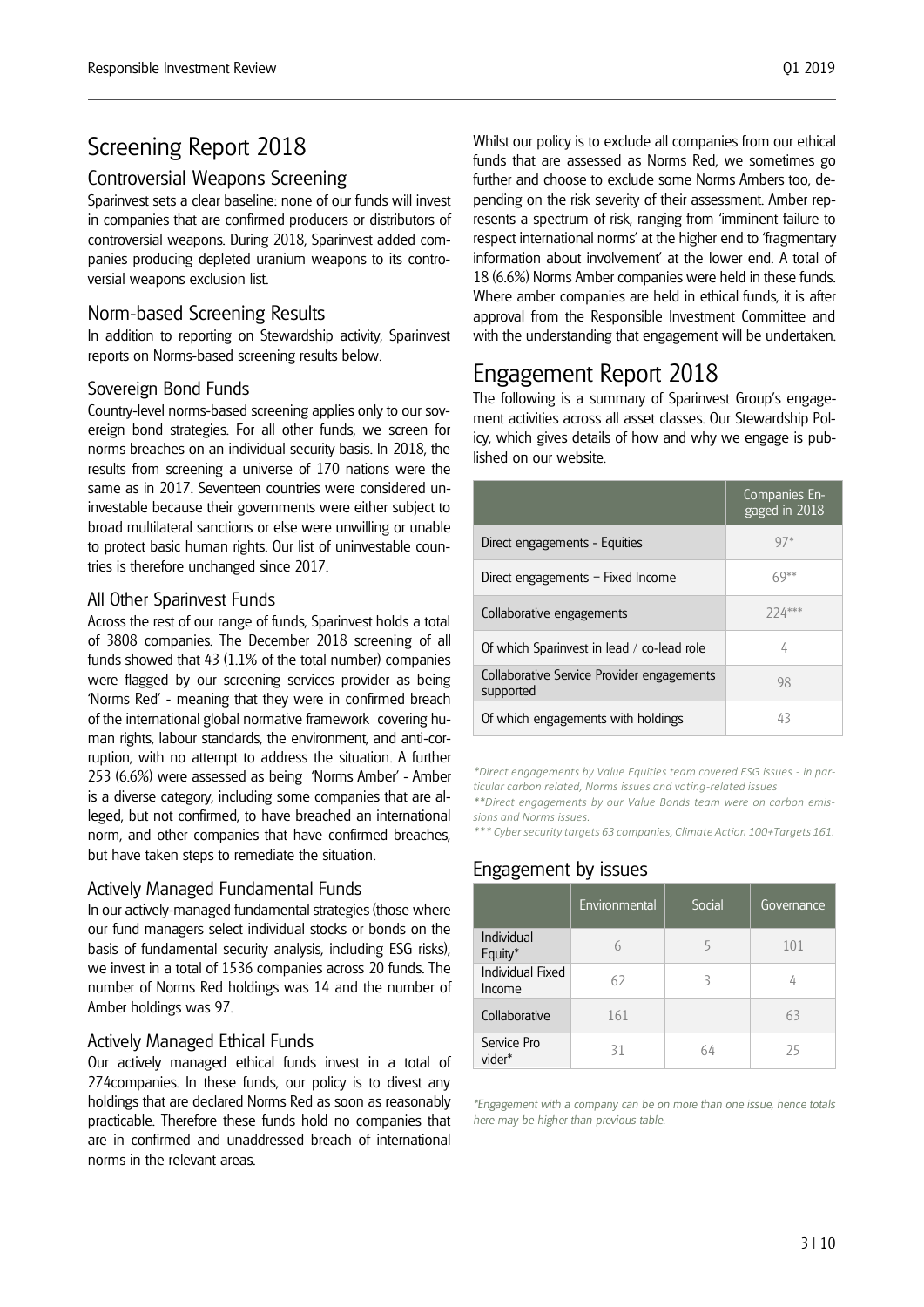## Carbon Themed Engagement

Climate transition is a process that will take time and encouragement, particularly for those companies whose business models require the greatest adaptation. To encourage investee companies to transition to a more sustainable future with lower carbon emissions, Sparinvest does not believe it is necessary to be 'best-in-class' ESG or aggressively low carbon investors. Instead, we use a combination of ESG integration, engagement and exclusions to achieve this long term goal. We recognize that the transition to a  $2^{\circ}$  compliant economy represents risks and opportunities to the businesses in which we invest, and we analyze these issues carefully when measuring long-term risk against reward.

In our ethical funds, we exclude two of the most carbonintense energy exposures - oil sands and thermal coal. However, companies held in our ethical portfolios are also held in our core range of funds. During 2018, we began a carbon themed engagement which addresses portfolio companies held in all value equity funds and in our ethical high yield bond fund. We expect this engagement to continue for some time, but we would like to report on the initial results which are encouraging.

### Equity Funds Carbon Engagement Results to date

The equity engagement targeted 175 portfolio companies and is at the early stage of first round communications with a current response rate of 29%.

| Number of companies responded                              | 50 |     |
|------------------------------------------------------------|----|-----|
| Of the above:                                              |    |     |
| Number of companies that completed<br>questionnaire        | 49 | 98% |
| Number of respondents participating in<br>CDP.             | 39 | 78% |
| Number from developed markets                              | 44 | 88% |
| Reporting on scope 1 and 2, but not on<br>scope 3          | g  | 18% |
| Reporting on scope 1, 2 and 3                              | 34 | 68% |
| Not reporting at all                                       | 3  | 6%  |
| Companies where responsibility is at<br><b>Board Level</b> | 33 | 66% |

## Bond Fund Carbon Engagement Results

The bond engagement targeted 119 companies and has progressed somewhat further, with second and third reminders sent to encourage a higher response rate – currently 69%.

| Number of companies that responded                  |    |     |
|-----------------------------------------------------|----|-----|
| Of the above:                                       |    |     |
| Number of companies that completed<br>questionnaire | 51 | 67% |

| Number of respondents participating in<br>CDP              | 25 | 30% |
|------------------------------------------------------------|----|-----|
| Number from developed markets                              | 74 | 90% |
| Reporting on scope 1 and 2, but not on<br>scope 3          | 25 | 30% |
| Reporting on scope 1, 2 and 3                              |    | 0%  |
| Not reporting at all                                       |    | 5%  |
| Companies where responsibility is at<br><b>Board Level</b> | 26 | 32% |

We aim to encourage investee companies to improve sustainability in the face of climate change challenges and opportunities, which we believe can benefit long-term investment performance – and also contribute to the low carbon transition.

## Service Provider Engagement 2018

We participated in pooled engagement via our service provider, targeting 99 companies - 17 of which were in confirmed breach of international norms (red flagged) and 82 were subject to allegations (amber flagged).

Sparinvest joins these pooled engagements in order to lend our voice to the effort to get them to remedy and mitigate ESG risks. Where our active fundamental funds invest in these companies, we will also engage directly. In 2018, 44 companies responded (44%) to pooled engagement efforts by our service provider, providing information on their efforts to manage the specific environmental, social and governance risks associated with their operations.

Predominantly as a result of its index funds, Sparinvest invests in 26 of the 99 companies targeted by the service provider engagement. Bearing in mind that an engagement with one company can cover overlapping issues, those raised with our portfolio companies were as follows: Human Rights – 38 issues, Environment - 31 issues, Labour Rights - 26 issues and Anti-corruption 25 issues.

### PRI-Led Collaborative Engagements

#### Cyber Security (commenced 2017)

Please see updates on this collaborative engagement from our equities team on page 7 and from our bonds team on page 9.

#### Climate Action 100+

In addition to the above, Sparinvest has joined 225 investors overseeing \$26.3 trillion in assets as part of Climate Action 100+. This engagement targets 161 companies, identified as being the world's largest greenhouse gas emitters. The idea

is to drive swift corporate action on climate change through demands for transparent climate disclosure.

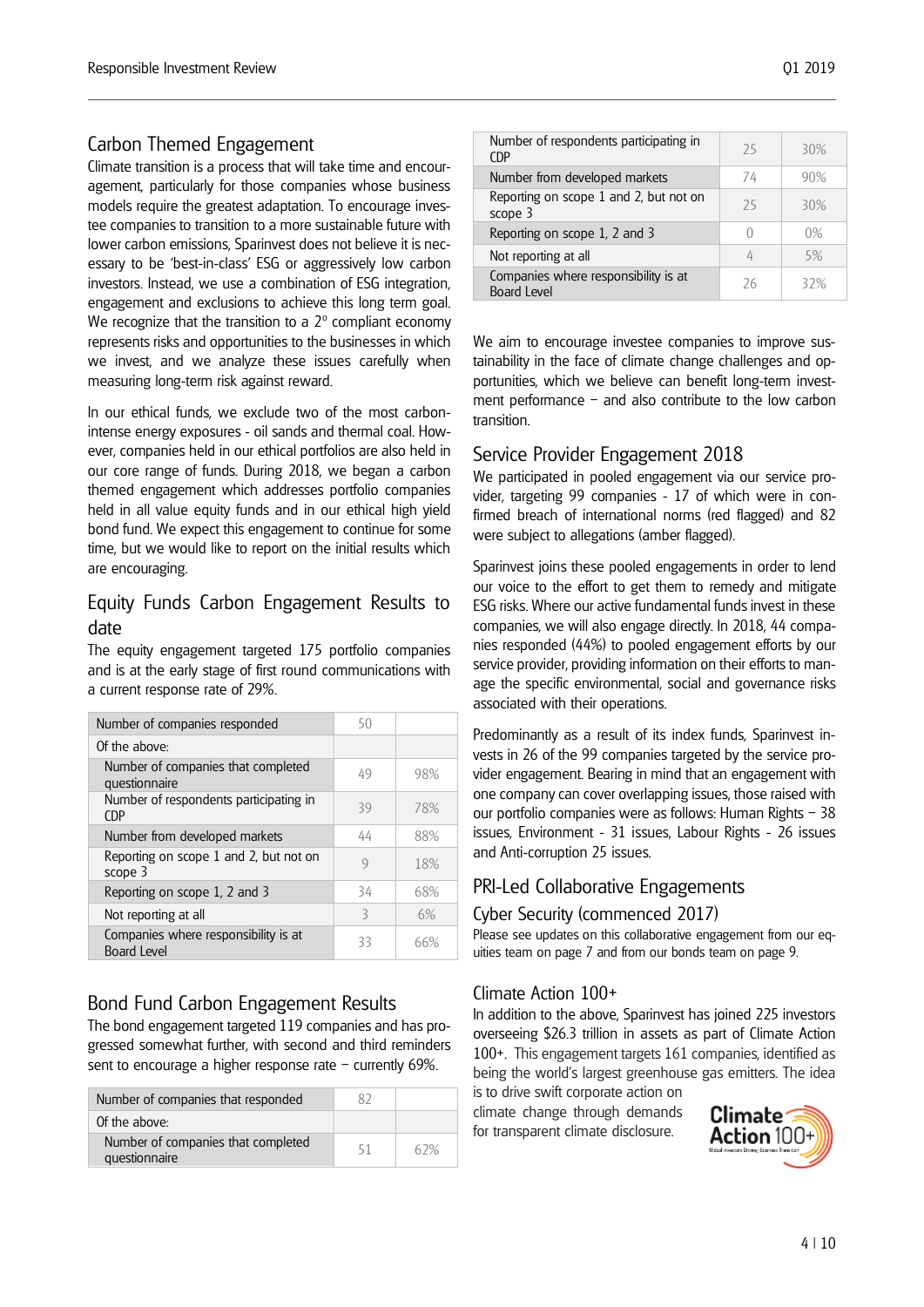#### Supra-Company Engagement

#### Sustainable Stock Exchanges

In addition to the engagements noted above, Sparinvest also participates in supra-company initiatives designed to promote sustainability.

The UN PRI's Sustainable Stock Exchanges (SSE) initiative aims to leverage the crucial role that stock exchanges can have in promoting a sustainable financial system. The latest ESG survey of the World Federation of Exchanges shows great progress in the number of exchanges embracing ESG initiatives.

As a member of the advisory group of the Sustainable Stock Exchanges initiative, Sparinvest assisted in the production of an SSE Report entitled: "How securities regulators can support the Sustainable Development Goals" which comprises an action plan for securities regulators wishing to support the Sustainable Development Goals.

## Carbon Footprints

The assets of all three of our ethical funds (a total value of USD 281 million) are committed to the Montreal Carbon Pledge. For each of these funds, we publish a carbon footprint on our websites. We measure the carbon footprint in various ways, but we consider that Weighted Average Carbon Intensity is the most appropriate measures of a portfolio's exposure to carbon risk – for example, relating to energy transition or carbon taxation. The carbon profiles of individual portfolio companies are used to inform our engagement activities, and are also considered within our portfolio construction considerations. A snapshot of the footprints is shown below, but more details can be found on our website.

#### Carbon Footprint: Sparinvest Ethical Global Value



*Source: MSCI Carbon Portfolio Analytics. Data as at 13/12/2018*

The fund continues to register a low weighted average carbon intensity relative to its benchmark. In 2018, the fund's weighted average carbon intensity stood at 39.3% less than MSCI World.

## Carbon Footprint: Sparinvest Ethical Emerging Markets Value



*Source: MSCI Carbon Portfolio Analytics. Data as at 13/12/2018*

Since its first carbon footprint report in 2015, Ethical Emerging Markets Value fund has registered a carbon footprint which is extremely low compared with its benchmark. This continued in 2018 when the fund's weighted average carbon intensity was 50.8% less than MSCI Emerging Markets.

## Carbon Footprint: Sparinvest Value Bonds – Global Ethical High Yield



Weighted Average Carbon Intensity

Sparinvest Value Bonds Global Ethical High Yield has seen an increase in its carbon footprint since last year which is as a result of its sector allocation which results from a bottom-up bond picking process. The fund is overweight in Energy and Utilities which are higher intensity sectors and underweight in Financials and Telecommunications which are low carbon

*Source: MSCI Carbon Portfolio Analytics. Data as at 13/12/2018*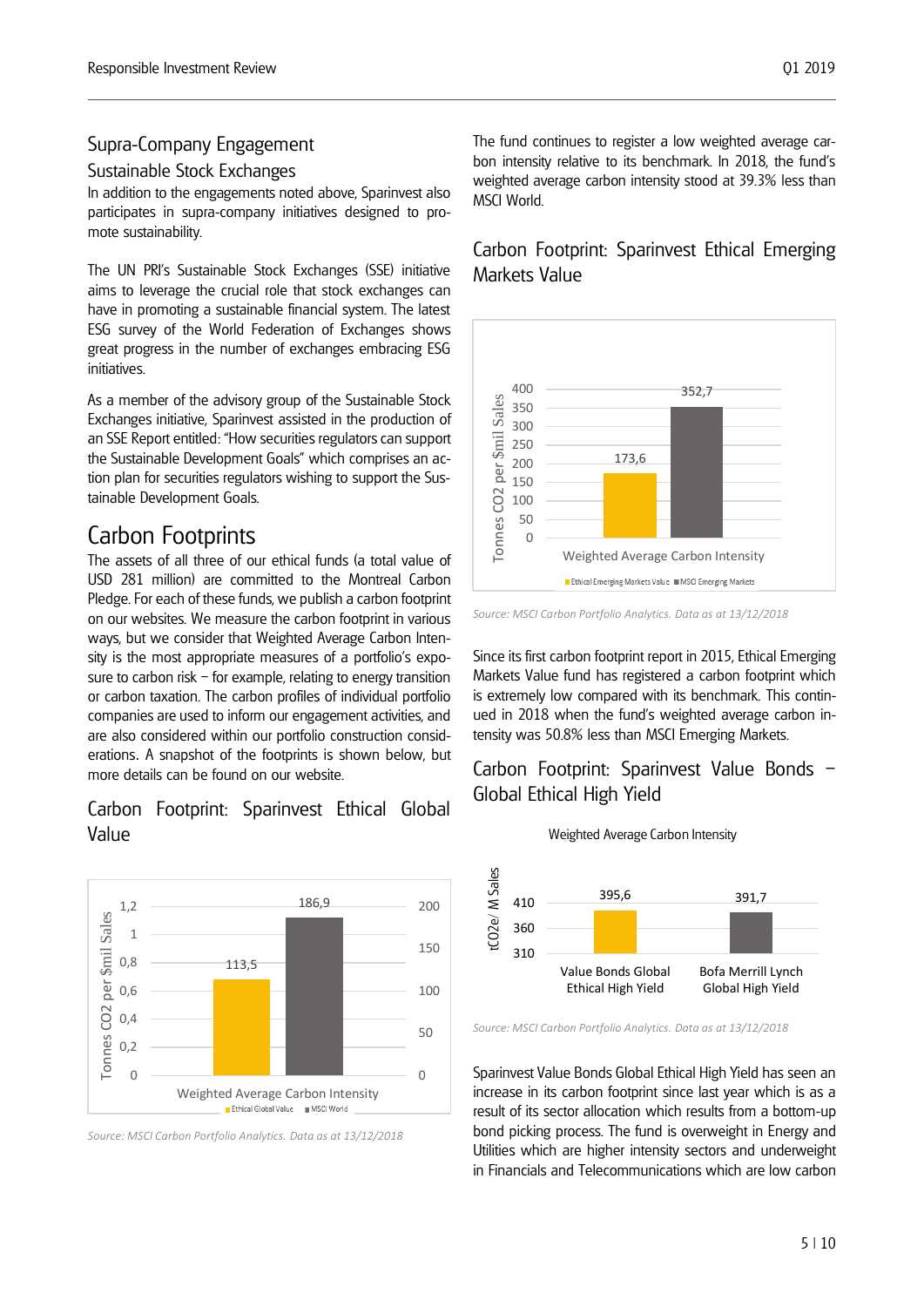intensity sectors. Since last year, our overweight in Energy has increased from +7.6% to +8.5% and in Utilities from -0.8% to +0.5%.

## Promoting Responsible Investment

#### Website redesign

Another activity undertaken during 2018 was a redesign of the Responsible Investment section of our website with the aim of providing greater transparency. We feel that the new site not only perfectly articulates our approach to sustainability matters, it is also more user-friendly, being easier to navigate and easier on the eye than the previous one. Please take a look [here.](http://www.sparinvest.lu/investing%20responsibly/overview.aspx) 

#### Luxembourg Green Exchange (LGX)

Another new initiative that Sparinvest was pleased to be part of during 2018 was the launch by the Luxembourg Green Exchange of a new platform for publicising funds with strong sustainability credentials. LGX has quickly gained a reputation as being the principal global exchange for the listing and trading of Green Bonds. In creating the Fund Window on the exchange platform, LGX seeks to create greater visibility for funds with a focus on sustainability The LGX Funds appearing on the LGX ESG window must have already gained a recognised fund label. Sparinvest's range of three ethical funds are now all listed on LGX.

#### Industry Events

Sparinvest participated in a number of events to promote Responsible Investment. In May 2018, Sparinvest participated in the ALFI London roadshow as speaker in a panel discussion on the topic of: 'Sustainable Finance with perspectives from European Market Leaders.' In October 2018, Sparinvest participated in the ALFI Scandinavia roadshow as speaker in a panel discussion on the topic of: 'Sustainable Investing from niche to mainstream.

#### Yours sincerely

#### Responsible Investment Committee

Disclaimer: The information contained in this article is not, and should not be construed as, a solicitation or offer, or recommendation, to acquire or dispose of any investment or to engage in any other transaction, or to provide any investment advice or other financial or banking service. The material has been prepared solely as a guide to you and your financial institution. There are always risks involved when investing and it is stressed that past performance or past return cannot be considered a guarantee for future performance or return. Sparinvest does not undertake any responsibility for the advice given and actions taken or not taken in respect of this material. Sparinvest makes reservations for possible typing errors, calculation errors and any other errors in the material.

The mentioned sub-funds are part of Sparinvest SICAV, a Luxembourg-based, open-ended investment company. For further information we refer to the prospectus, the key investor information document and the current annual / semi-annual report of Sparinvest SICAV which can be obtained free of charge at the offices of Sparinvest or of appointed distributors together with the initial statutes of the funds and any subsequent changes to such statutes. Investments are only made on the basis of these documents. Past performance is no guarantee for future returns. Investors may not get back the full amount invested. Investments may be subject to foreign exchange risks. The investor bears a higher risk for investments into emerging markets. The indicated performance is calculated Net Asset Value to Net Asset Value in the fund's base currency, without consideration of subscription fees. For investors in Switzerland the funds' representative and paying agent is Société Générale Zurich Branch, Talacker 50, P.O. Box 5070, CH-8021 Zurich. Published by Sparinvest, 28, Boulevard Royal, L-2449 Luxembourg.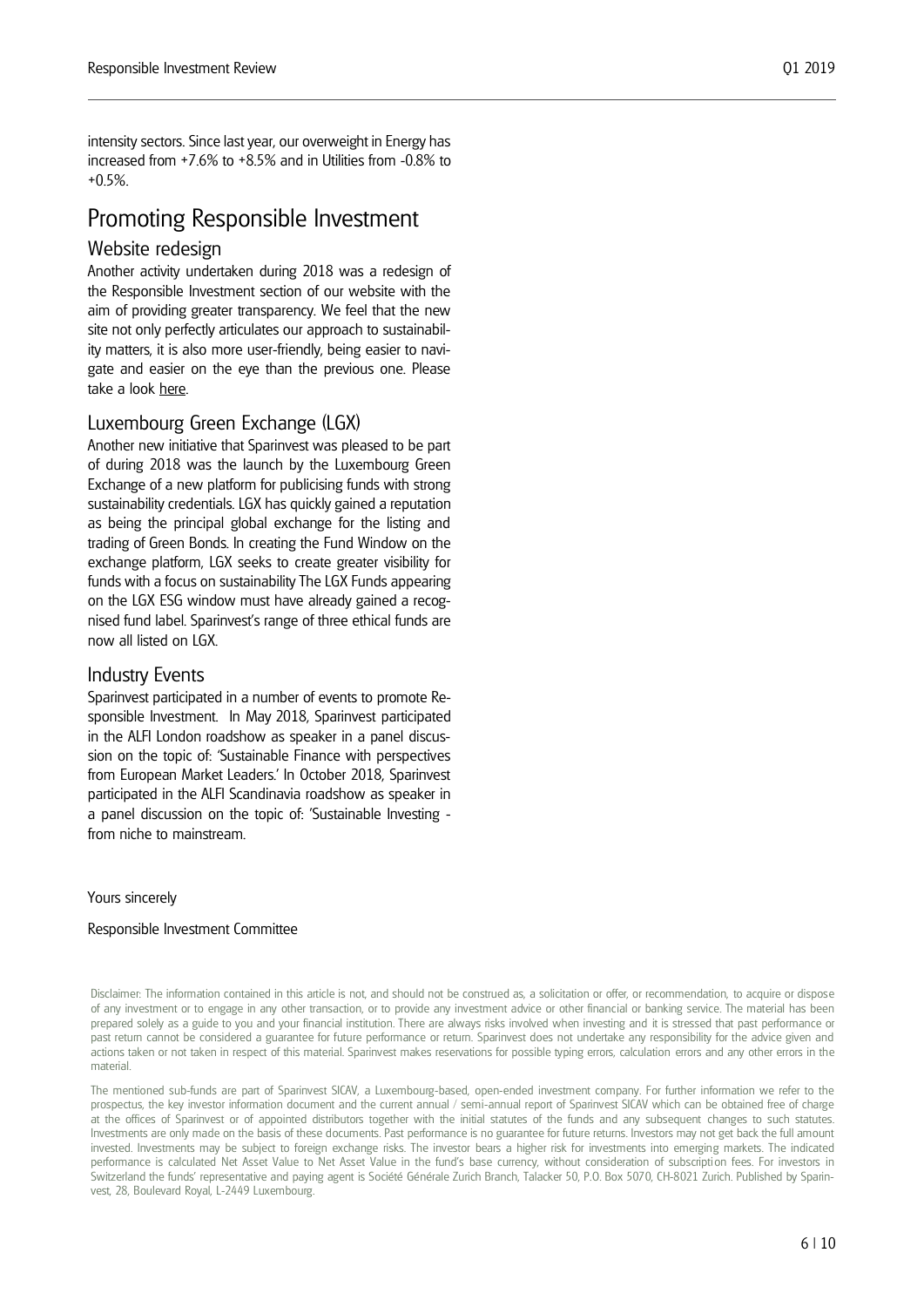## Equity Engagement Case Studies 2018

*As a general rule, Sparinvest does not comment on ongoing engagements because we feel that public disclosure is not conducive to constructive dialogue. However, once a case is closed and there has been no new information to warrant a re-opening of dialogue on the same issue, we may consider it appropriate to share with investors the details of the case. Before doing so, we seek approval from the company engaged with.*

## Environment (pollution): example of a direct engagement by our value equities team

We invest in a global steel company with significant operations in several countries. In 2018, after a media investigation, the company was taken to court for an environmental failure in one of these countries, admitted fault, and was fined by the national government.

The norms based assessment was that the company had failed in maintaining environment standards. For Sparinvest the objective of the engagement was to understand the specific failings in this case, the remediation and investment performed on this specific asset by the company and also, more generally, to understand how this environmental issue - that fell below the company's own global standards – had arisen.

During 2018 Sparinvest Portfolio Managers began engagement with the company. We met with the company and also held conference calls with the Head of Sustainability Reporting. Through the engagement, we learned more about the specific asset that had caused the problems, and the investments that the company was making to prevent a reoccurrence.

We discussed with the company the time frame for environmental investments and potential for accelerating the time frame. Furthermore we discussed issue in the context of the company's overall spending on environmental improvements. Sparinvest believes that both adhering to existing standards as well as improving overall environmental standards is a critical element of sustainability with the steel industry.

The company was open with us as to the causes of the problems, the failings related to the specific asset and the challenges associated with improving the environmental performance of the asset. We were encouraged by the company's absolute commitment to environmental performance globally as well as the commitment to improving this particular (acquired) asset. We were also encouraged in the role the company was playing in bringing the local country environmental standards in this country up to higher global standards.

## Social (human rights): example of a service provider engagement, escalated to direct engagement by our value equities team

Company X was involved in the construction of a wind farm in Kenya through a consortium. While the construction was ongoing, some NGOs made allegations that the consortium had violated the rights of the indigenous people. The violation, according to the NGOs, was that they had limited the freedom of movement of the indigenous people by putting up a fence around the construction site and that they did not seek free, prior and informed consent (FPIC) from the local tribes before commencing the initial phase of construction.

The norm assessment of Company X, due to its part ownership of the consortium, was based on an alleged human rights breach due to the allegations of limiting freedom of movement.

For Sparinvest, the objectives of the engagement were:

- To understand how Company X responded to these allegations.
- To understand what processes are in place to ensure that local populations are treated in a proper manner across all the projects that Company X is involved with.
- To ascertain whether Company X had learned anything from the project in Kenya and how that might affect their approach to future projects.

Initially, the allegations were made in 2016, after which ISS-Ethix engaged with Company X in late 2016, with ongoing dialogue since then. ISS-Ethix's interactions had been via email - to get confirmation of information related to the Kenya project. Given the serious allegations, Sparinvest engaged directly with Company X prior to and after our initial investment in mid-2018. The engagement stretched over several months. Initially Sparinvest engaged via e-mail, which led to a meeting with the company. Subsequently we concluded that further investigation was necessary, and had an additional and more comprehensive meeting with Company X's Head of CSR. Following the engagement, we concluded that Company X had learned lessons from the project and had implemented new procedures to ensure a similar case would not happen in the future. To close the loop on the engagement, we also contacted ISS-Ethix with our findings.

## Governance (anti-money laundering): example of a direct engagement by our value equities team

Bank Y was under investigation for money laundering at a subsidiary branch in another country. The norms-based assessment for Bank Y detailed allegations that the bank had failed to prevent money laundering in the subsidiary branch for an extended period of time. The bank was placed under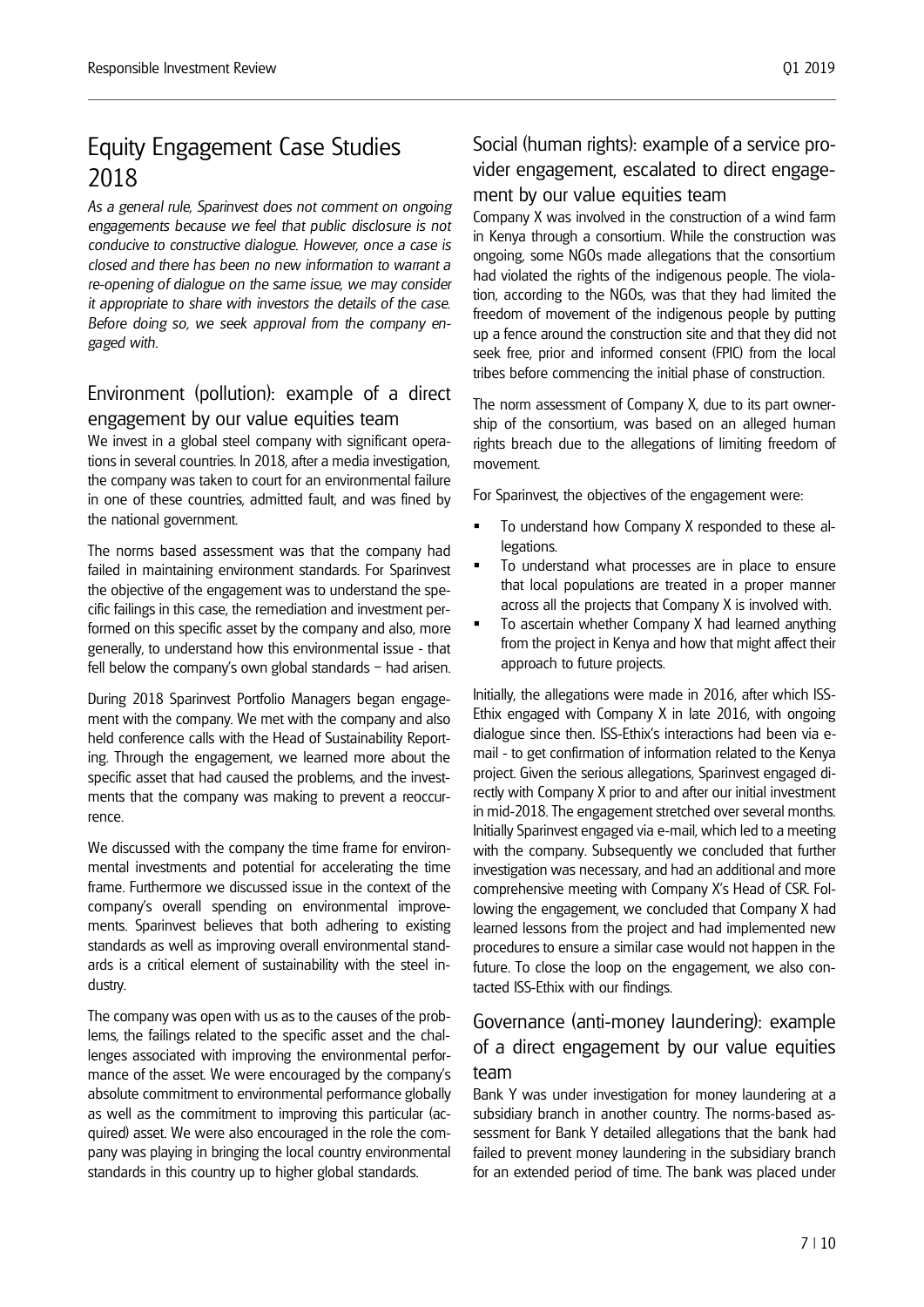formal investigation by regulators in the market where the subsidiary was based, as well as in its home market.

For Sparinvest the objective of the engagement was to assess the degree of severity of this money laundering as well as the level of complicity of the corporate office in both the money laundering and any attempted cover up. Finally we wished to understand the changes that had been made to prevent further occurrences, both in terms of controls as well as corporate culture.

During 2018, we initiated meetings with the bank and initially met with representatives to understand better the sequence of events. The company was able to help us understand the set of circumstances that had allowed this to happen, and the failings of the corporate office that allowed the money laundering to continue over an extended period. Subsequent to this meeting we communicated our views directly to the bank in writing. We addressed the failings of the board of directors, and our views around future board composition and oversight.

Finally during the year we met with the Head of the Financial Crime Compliance Unit. This meeting allowed us to understand better both the past failings but also the subsequent investment made by the bank to improve compliance. Some of the challenges of this type of compliance were reviewed, and industry best practices discussed. This is an ongoing engagement and we expect to engage further with the bank in the coming year to ensure that the longer term cultural shifts in behavior that are required have been made.

## Governance (Cyber Security): example of a collaborative engagement, acting as lead investor with one company

In 2017, PRI initiated a collaborative engagement, focusing on cyber security risk. More than 50 signatories (representing over \$10 trillion in AUM) targeted 63 companies in the IT, Health Care and Financial sectors.

The engagement had two overarching objectives: 1) to build investors' knowledge on the topic of cybersecurity and 2) to establish investor expectations on what a company can and/or should disclose regarding cyber risk governance.

The Sparinvest value equities team joined the engagement, acting as a lead investor in engaging with a multi-national financial holdings company. The engagement began with a request to the CFO for permission to establish contact with the operational people directly involved in the implementation of the Group's CyberSec policy. Over period of about 18 months Sparinvest was in contact with the company to better understand its policy, its degree of implementation and the supervision. At a later stage, we encouraged the company to improve public disclosure in this field. This is still work in progress, with the engagement formally set to end in 2019.

The project also involved various other (educational) calls with the other investors collaborating on the engagement as well as the opportunity to participate in conference calls led by other lead investors with other companies held in our equity portfolios.

#### Social (Human Rights): example of a Service Provider-led engagement

This engagement was conducted by our service provider for one of Sparinvest's passively managed index funds. One holding, the South African based platinum mining subsidiary of a multi-national exploration company, was under accusation since 2008 of breaching of Global Compact Principle 1 during the expansion of one of its mines. The company was accused of failure to ensure a thorough stakeholder consultation process, resulting in long-standing conflicts with local community groups. The UN Special Rapporteur on adequate housing, ActionAid and the South Africa Human Rights Commission all criticised the process whereby 1,000 families were resettled – apparently without genuine consent – resulting in decreased food security and loss of productive land. In 2015, unrest became violent following the company's decision to relocate a school.

The service provider has been in regular communication with the company over the years and was encouraged when, in 2015, the company confirmed that it had engaged two specialist external consultancy firms to conduct resettlement reviews, based on International Finance Corporation (IFC) Performance Standards. However, the company conceded that, due to setbacks during the review, the process was suspended in 2016. The aim of the engagement has been to track the reinstatement, progress and findings of the consultants' Resettlement Review.

At the beginning of 2018, the company informed investors that the consultants had been re-engaged to complete the review. The company stated its intention to use the findings of the review to address shortcomings pertaining to previous resettlements in a systematic manner, lessening the need for future crisis interventions. After a comprehensive process of data collection and analysis, a draft report and findings were expected by end of September 2018. In October 2018, the company informed investors that the report would be finalised by year-end. A programme of feeding back to host communities was planned as a part of the response.

The company added that based, on the review's findings and recommendations, an action plan would be developed and implemented *after engagement with stakeholders*.

Engagement is ongoing in this case, but updates during 2018 suggest continued openness and transparency by the company, both to investors and other stakeholders.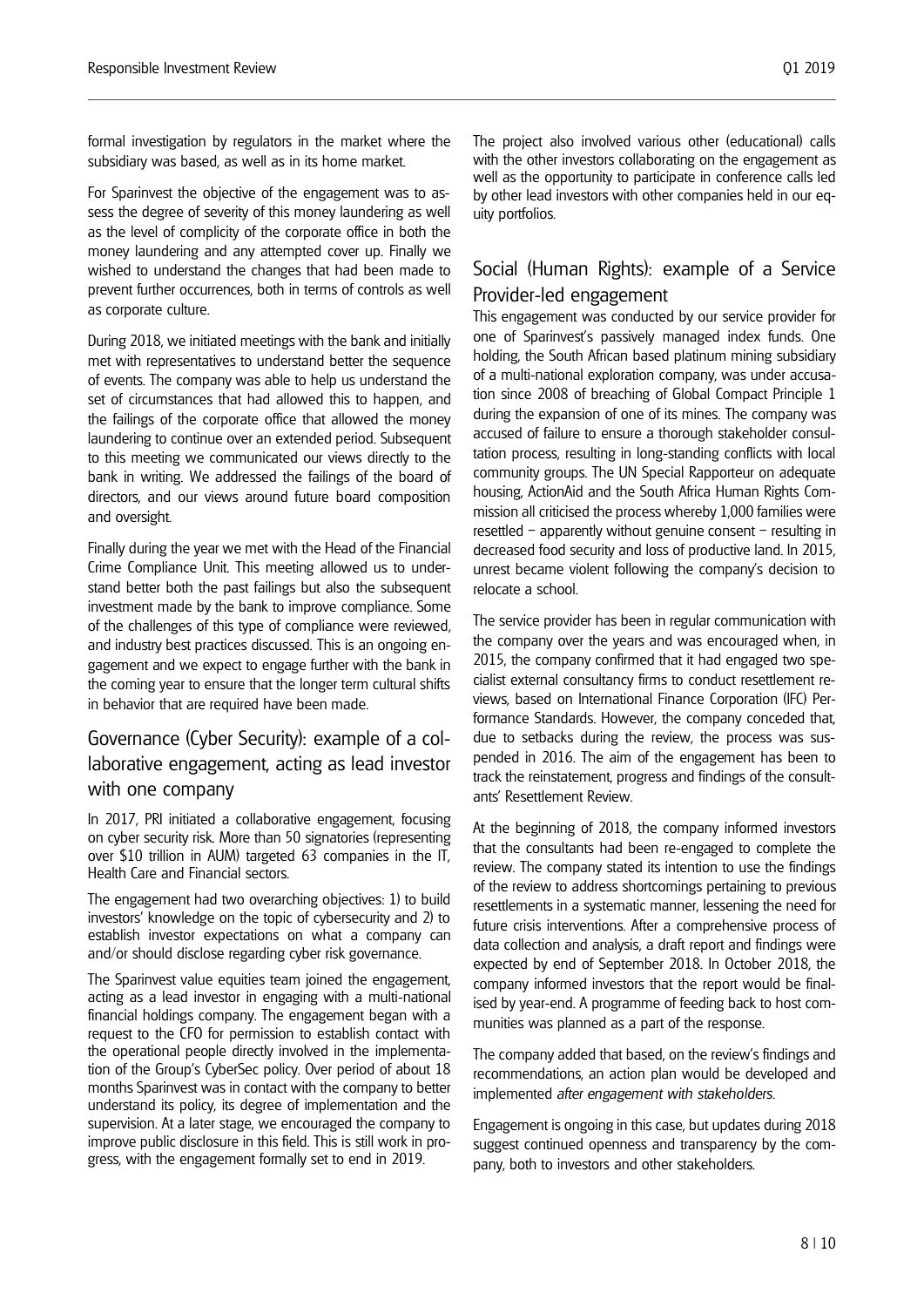## Studies 2018

## Social (Human Rights – Capital Punishment):

#### Example of a direct engagement

*As a general rule, Sparinvest does not comment on ongoing engagements because we feel that public disclosure is not conducive to constructive dialogue. However, once a case is closed and there has been no new information to warrant a re-opening of dialogue on the same issue, we may consider it appropriate to share with investors the details of the case. Before doing so, we seek approval from the company engaged with. Below, we describe a completed engagement with Teva Pharmaceutical industries.*

#### Objectives of the Engagement

Teva Pharmaceutical Industries Limited faced allegations that three of its drugs were in danger of being used for capital punishment by lethal injection in the USA. The company had previously gained widespread praise after acting decisively to control distribution of an anaesthetic, Propofol, after learning that it was potentially being used in capital punishment.

ISS-Ethix, Sparinvest's ethical screening and engagement service provider, had already been in dialogue with Teva on this issue but had failed to secure sufficient assurance about the robustness of Teva's distribution models across all 'at risk' products. This meant that they still viewed the company as being at risk of breaching international human rights norms.

Sparinvest's fixed income team held Teva bonds in our ethical high yield fund. Therefore, we began direct engagement to seek assurance that Teva was committed to doing its utmost – via robust distribution models and contracts – to prevent the use of its products for capital punishment purposes.

#### Sparinvest and Teva

Sparinvest wrote to Teva in September 2016, introducing ourselves as bondholders, confirming our relationship with ISS-Ethix and explaining our interest – as responsible investors – in mitigating norms risk in our investee companies. We then requested more information from Teva about its distribution controls and the language used in distribution contracts to prevent compounding pharmacies, and other third parties, from using Teva products for capital punishment purposes.

Teva responded. Amongst other things, they confirmed that all applicable distribution contracts had, since 2015, contained language designed to prevent onward selling to state penitentiaries for use in capital punishment.

Sparinvest continued to monitor the news on this topic and was reassured to hear that a UK-based anti-death penalty campaigning NGO that had been investigating the provenance of lethal injection drugs could find no new evidence of Teva's products being used.

In the light of this NGO report, ISS-Ethix reviewed the case in Feb 2017 and reassessed Teva as having responded solidly and effectively to mitigate this norms risk. The case was closed.

### A Successful Dialogue

Sparinvest considers its engagement with Teva on this issue was successful, based on the acknowledgment of our concerns, a constructive dialogue with answers to many of our inquiries and the positive development of a case of potential breach of international human rights norms.

#### Conclusion

From this case Sparinvest learned that companies are willing to respond to the legitimate concerns of bondholders and that direct engagement can be a powerful approach in addressing ESG risks in corporate bond issuers.

## Environmental Opportunity (Green Securitized Bonds): example of a proactive engagement to encourage sustainability in the Danish Mortgage Bond industry

The popularity of green covered bonds has been rising and, despite there being no such bonds in our covered bonds universe; we see the green bond market as being a potential opportunity for Danish securitized bond issuers. Denmark has a strong commitment to reducing carbon emissions and lowering dependence on fossil fuels. The housing, farming and shipping sectors are areas of the economy where covered bonds provide a significant part of the financing needed, and we believe a green bond taxonomy and structure that covered these sectors could be of benefit by providing financing earmarked for climate change adaptation or mitigation. We therefore started a dialogue with two of the largest issuers of Danish covered bonds to learn about the potential opportunity of green bonds in this market and express our interest for such instruments. The issuers acknowledged our interest and, while seeing a potential for such instruments, indicated that more progress is needed - in terms of there being taxonomy and verification processes that are widely accepted in the industry - for green bonds to become a part of the Danish covered bonds system.

This engagement was a proactive one, designed to highlight a potential ESG opportunity for our portfolio companies. We were encouraged by their receptiveness to this idea and, especially as there were no ESG or other negatives to concern us for these companies, we maintained our exposure.